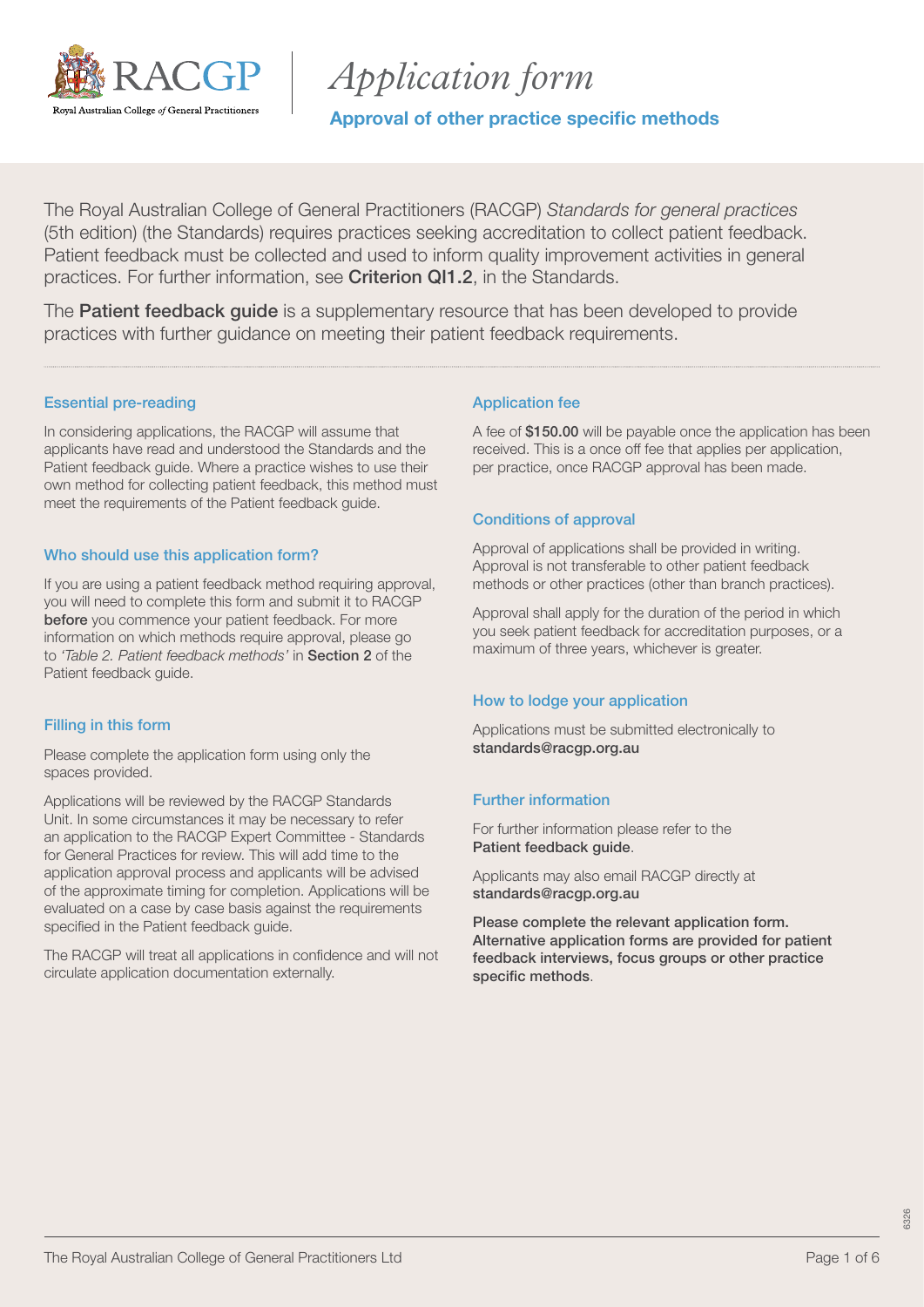# Applicant details

Name of contact person

ſ

|                                          | Name of practice and any branch practices at which this patient feedback method will be used         |               |          |
|------------------------------------------|------------------------------------------------------------------------------------------------------|---------------|----------|
|                                          |                                                                                                      |               |          |
| Address                                  |                                                                                                      |               |          |
|                                          |                                                                                                      |               |          |
| City                                     |                                                                                                      | <b>State</b>  | Postcode |
|                                          |                                                                                                      |               |          |
| Telephone                                | Fax number                                                                                           | Mobile number |          |
|                                          |                                                                                                      |               |          |
| Email                                    |                                                                                                      |               |          |
|                                          |                                                                                                      |               |          |
| Anticipated date of accreditation survey |                                                                                                      |               |          |
|                                          |                                                                                                      |               |          |
|                                          | Anticipated date range when data collection using the proposed patient feedback method will commence |               |          |
|                                          |                                                                                                      |               |          |

# Your practice

Please provide a description of the key features of your practice. Your description should include:

- the practice location
- the demographics of your patient population
- the number of full-time equivalent (FTE) clinicians and specialised services in your practice.

This information will give the RACGP important context when reviewing your application.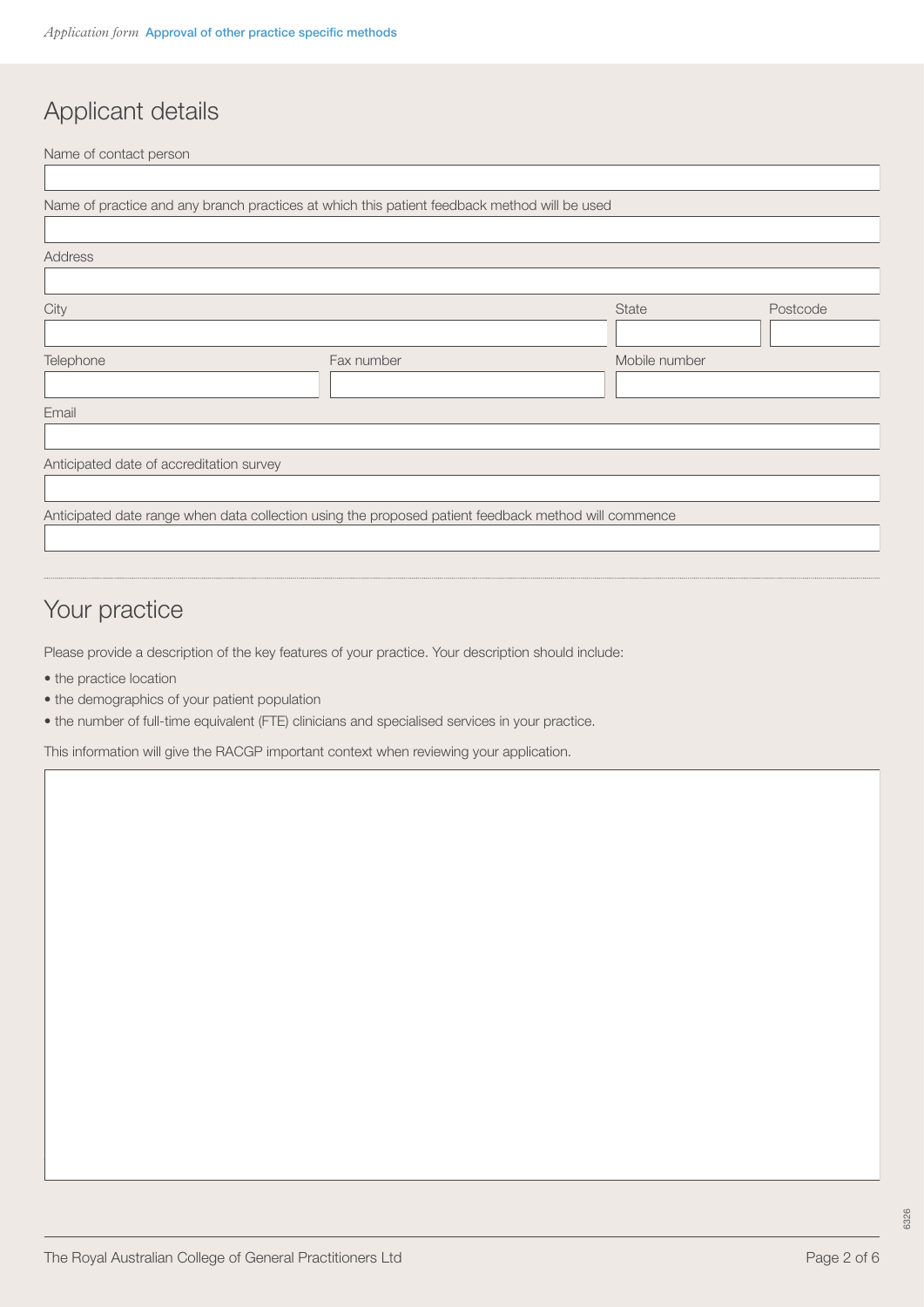# Practice specific patient feedback method

This application is for a patient feedback method other than questionnaires, focus groups or interviews and is specific to the needs and circumstances of your practice. Please read Sections [1](https://www.racgp.org.au/FSDEDEV/media/documents/Running%20a%20practice/Practice%20standards/5th%20edition/Patient-feedback-guide.pdf#page=9) and [2](https://www.racgp.org.au/FSDEDEV/media/documents/Running%20a%20practice/Practice%20standards/5th%20edition/Patient-feedback-guide.pdf#page=17) of the Patient feedback guide for information and requirements for undertaking patient feedback. These elements will form part of the assessment and evaluation of your application.

Please provide as much detail as possible when responding to the following questions. This will provide RACGP greater ability to assess your application.

### **Questions**

1. Please fully describe the patient feedback method you are proposing to use

2. Explain how you will collect each of the patient demographics listed in [Section 1](https://www.racgp.org.au/FSDEDEV/media/documents/Running%20a%20practice/Practice%20standards/5th%20edition/Patient-feedback-guide.pdf#page=13) of the Patient feedback guide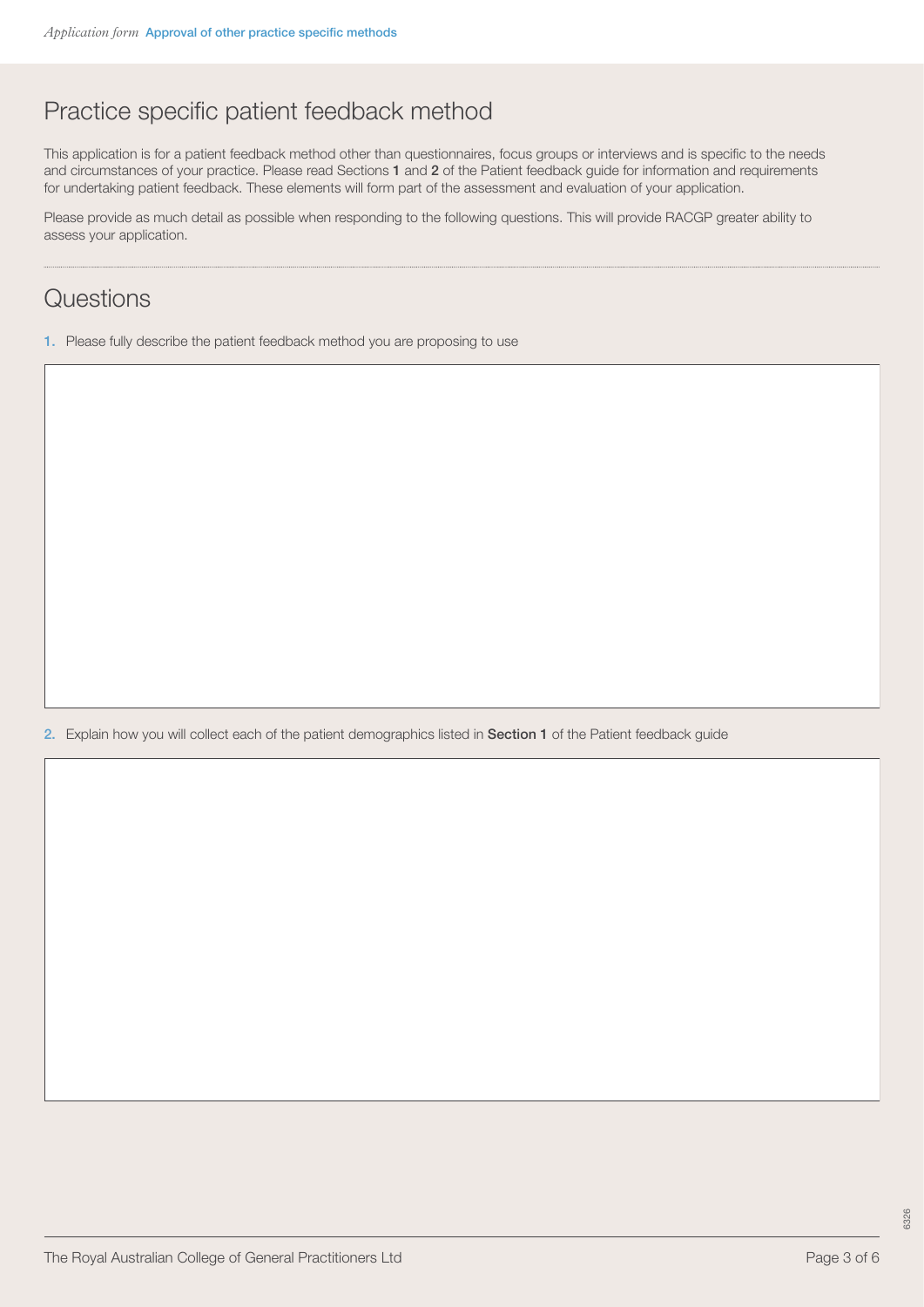3. Please describe how your proposed patient feedback method will address each of the following patient feedback themes listed in [Section 1](https://www.racgp.org.au/FSDEDEV/media/documents/Running%20a%20practice/Practice%20standards/5th%20edition/Patient-feedback-guide.pdf#page=11) of the Patient feedback guide:

Access and availability

Provision of information

Privacy and confidentiality

Continuity of care

Communication and interpersonal skills of clinical staff

Communication and interpersonal skills of administrative staff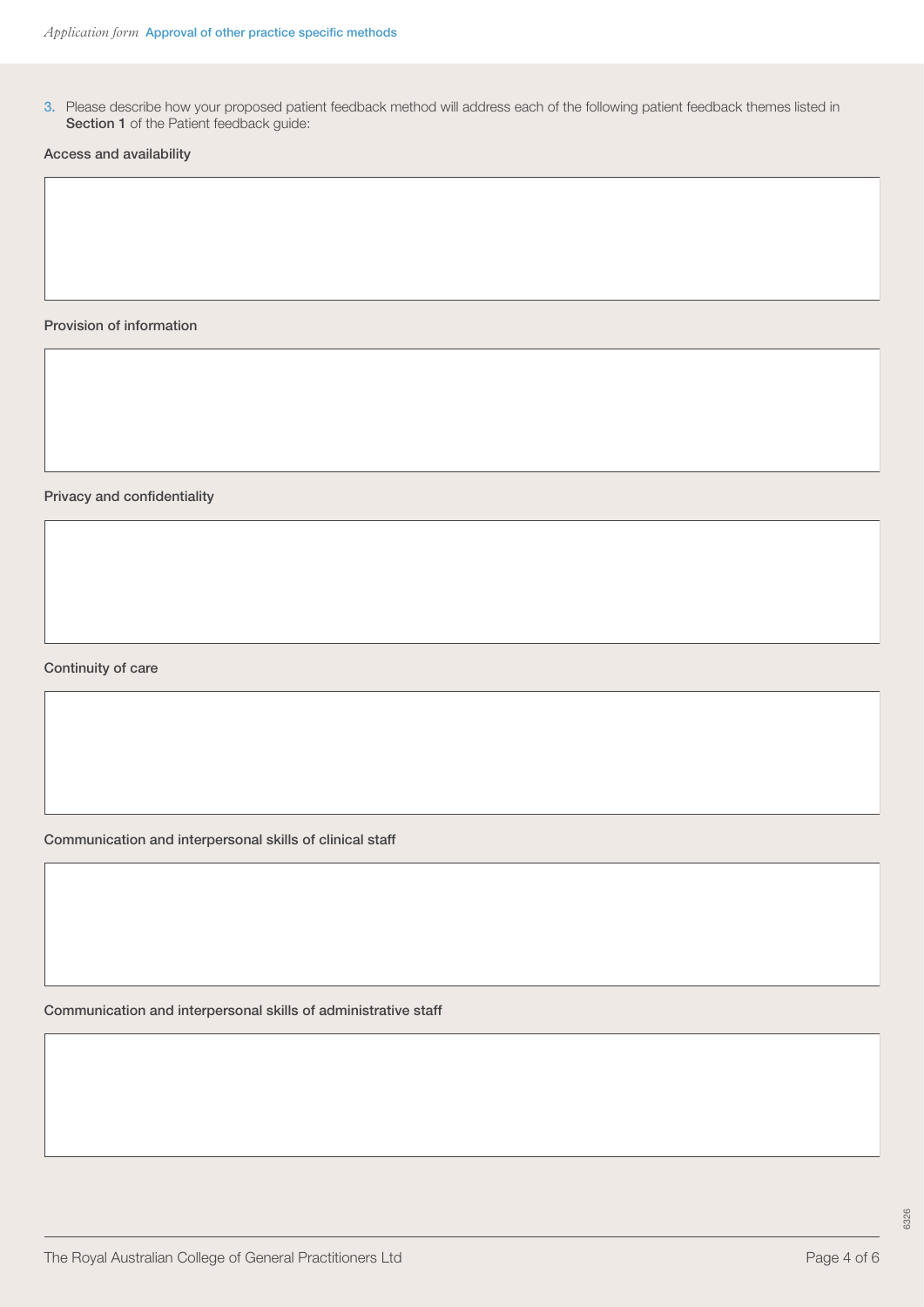4. Is there any specific information you seeking about your practice?

5. How will your method address the volume requirements per FTE GP's in your practice?

For reference, volume requirements for [questionnaires](https://www.racgp.org.au/FSDEDEV/media/documents/Running%20a%20practice/Practice%20standards/5th%20edition/Patient-feedback-guide.pdf#page=22), [focus groups](https://www.racgp.org.au/FSDEDEV/media/documents/Running%20a%20practice/Practice%20standards/5th%20edition/Patient-feedback-guide.pdf#page=29) and [interviews](https://www.racgp.org.au/FSDEDEV/media/documents/Running%20a%20practice/Practice%20standards/5th%20edition/Patient-feedback-guide.pdf#page=31) can be found in Sections 3, 4 and 5 respectively in the Patient feedback guide.

### Data reporting

The purpose of collecting feedback from your patients is to obtain meaningful data that can be used to drive quality improvement initiatives at your practice. That means data needs to be analysed and reported in a manner that readily highlights areas for improvement.

6. Please describe the manner in which you will report the outcomes of your patient feedback activity to your practice team and patients, including what tools and approach you will use to produce the report

This is the last question. If you have completed all fields you are ready to submit your application.